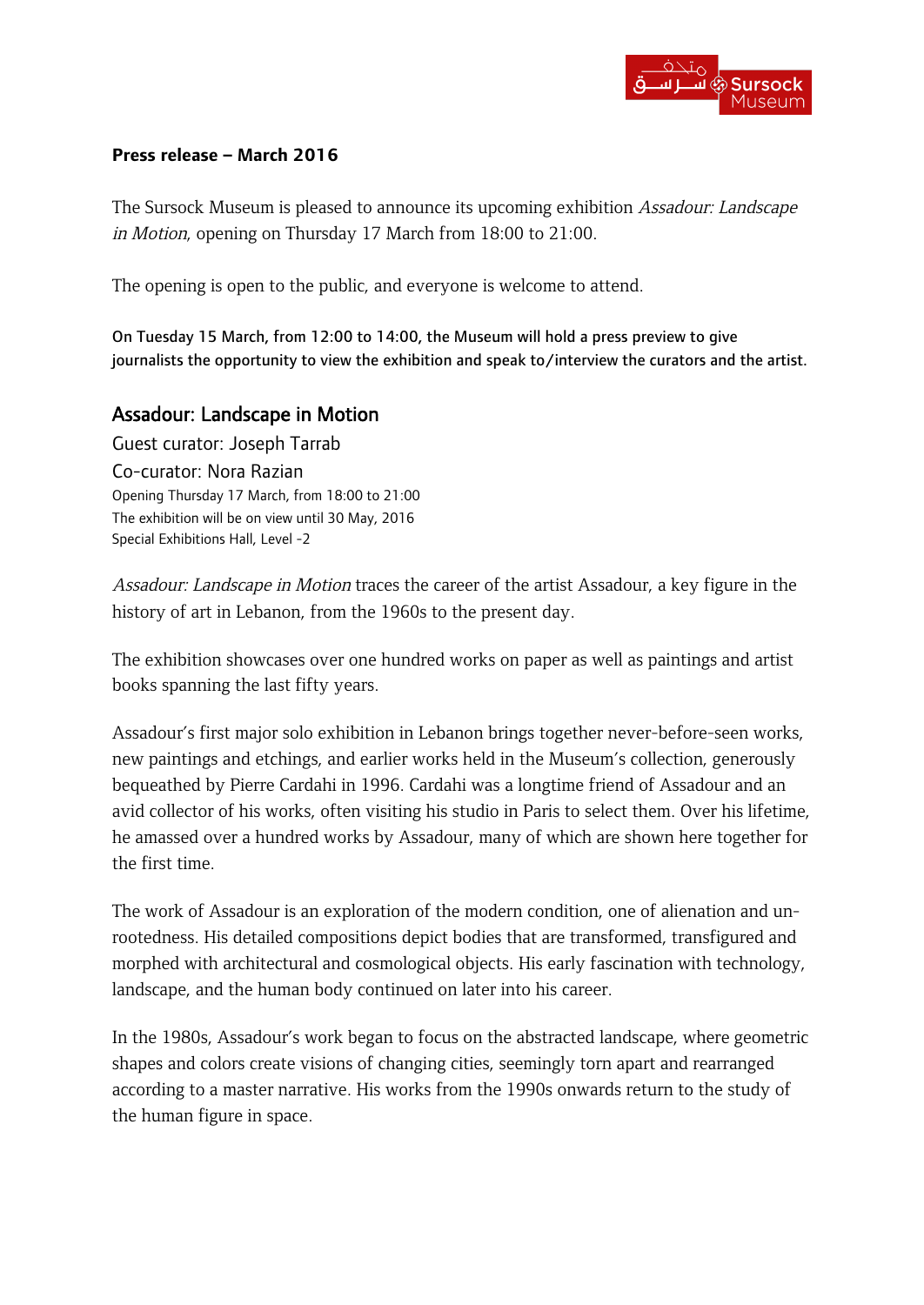Drawing on influences ranging from Buddhist iconography and African tribal masks to Renaissance paintings, Assadour's body of work questions our place in the world, the construction of identity, and the role of fate, time, and history.

## On Saturday 19 March, from 16:30 to 17:30, Assadour will be in conversation with guest curator Joseph Tarrab. The talk will take place in the Sursock Museum auditorium.

## About the artist

Assadour was born in Beirut in 1943, where he studied under Paul Guiragossian and with the painter Guvder, as well as with Jean Khalifé at the Italian Cultural Institute. He completed further studies at the Academia Belle Arti Pietro Vannucci, Perugia, Italy and at the École Supérieure des Beaux-Arts, Paris, France (Atelier Coutaud). He was a member of the committee of the Salon de Mai de Paris (1974-1977), of La Jeune Gravure Contemporaine, Paris, (1975-1979), and since 1975 is a member of Les Peintres-Graveurs Français.

## About Joseph Tarrab

Joseph Tarrab is a Lebanese journalist and art critic. After studies in economics, sociology, and philosophy, he opted for cultural journalism and art criticism in the early 1970s. He has published more than 150 essays and books, including monographs on Paul Guiragossian, Hussein Madi, and Jamil Molaeb.